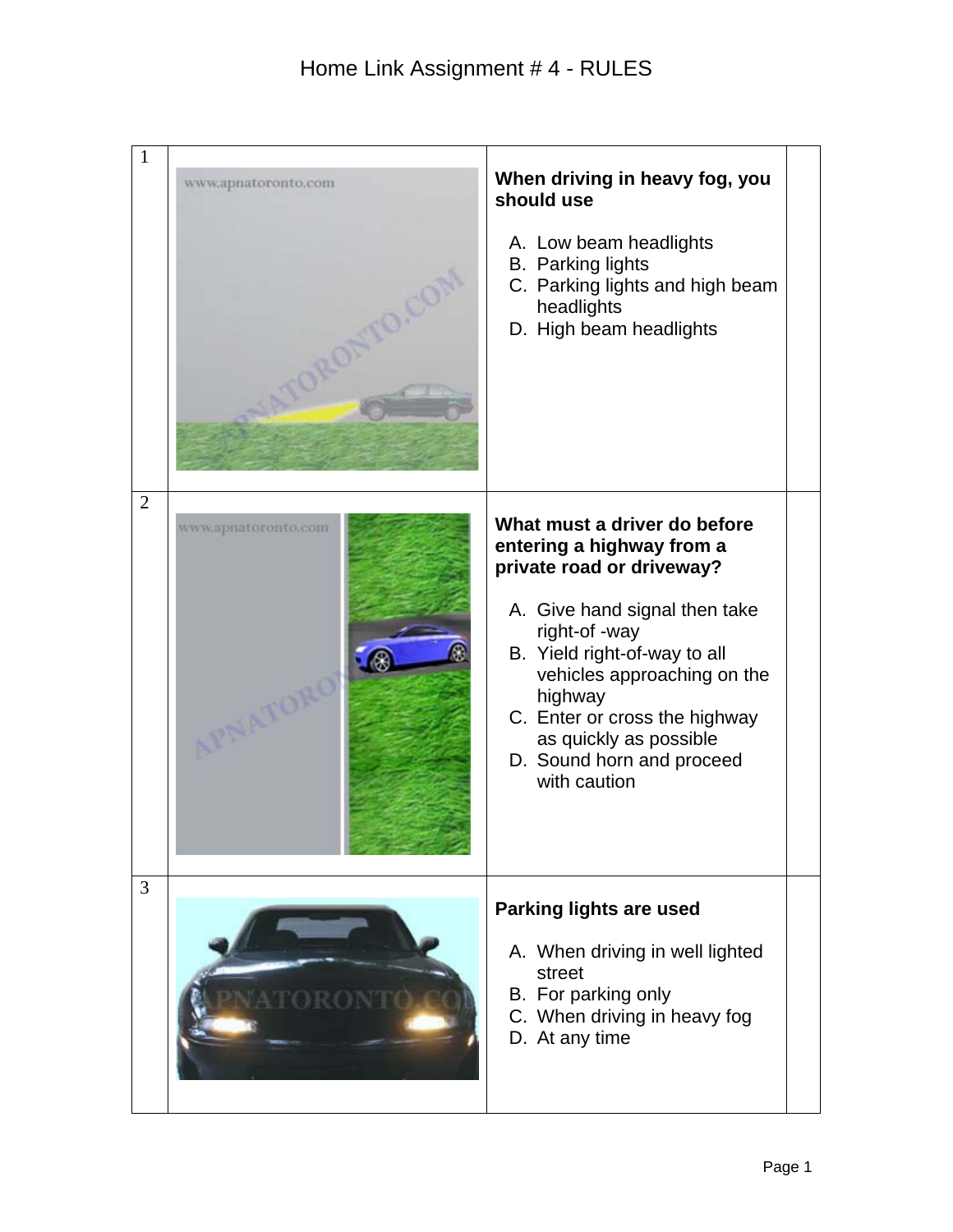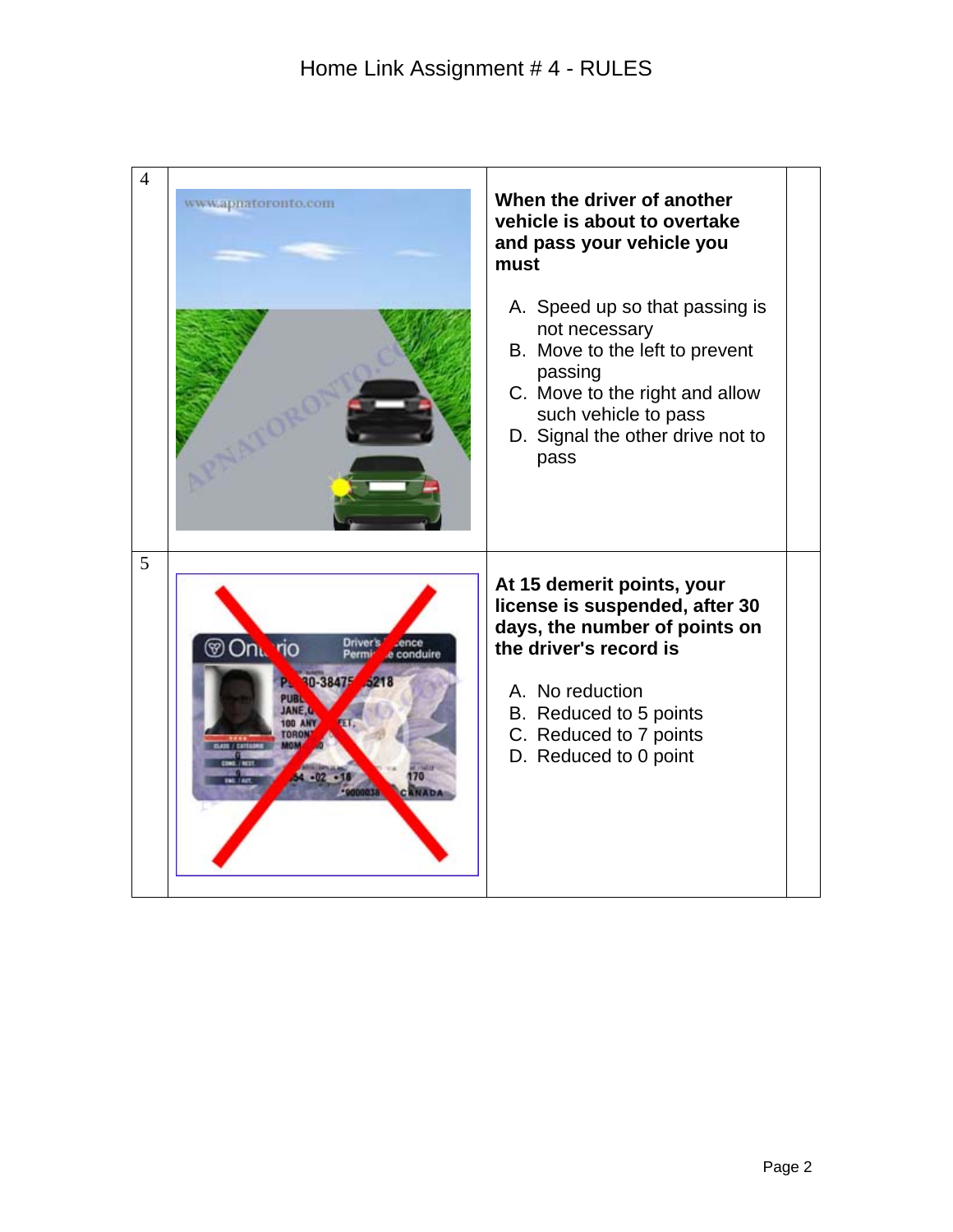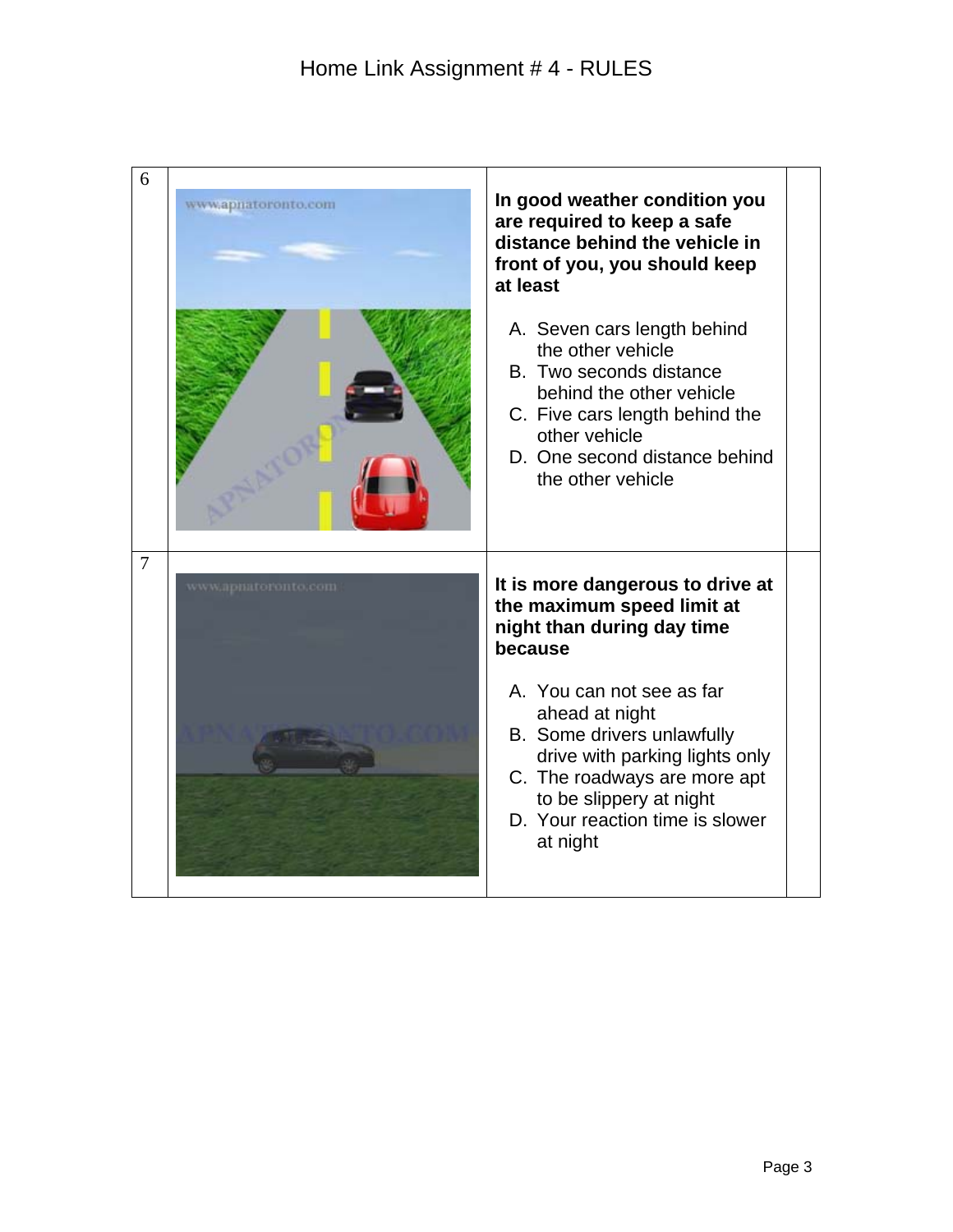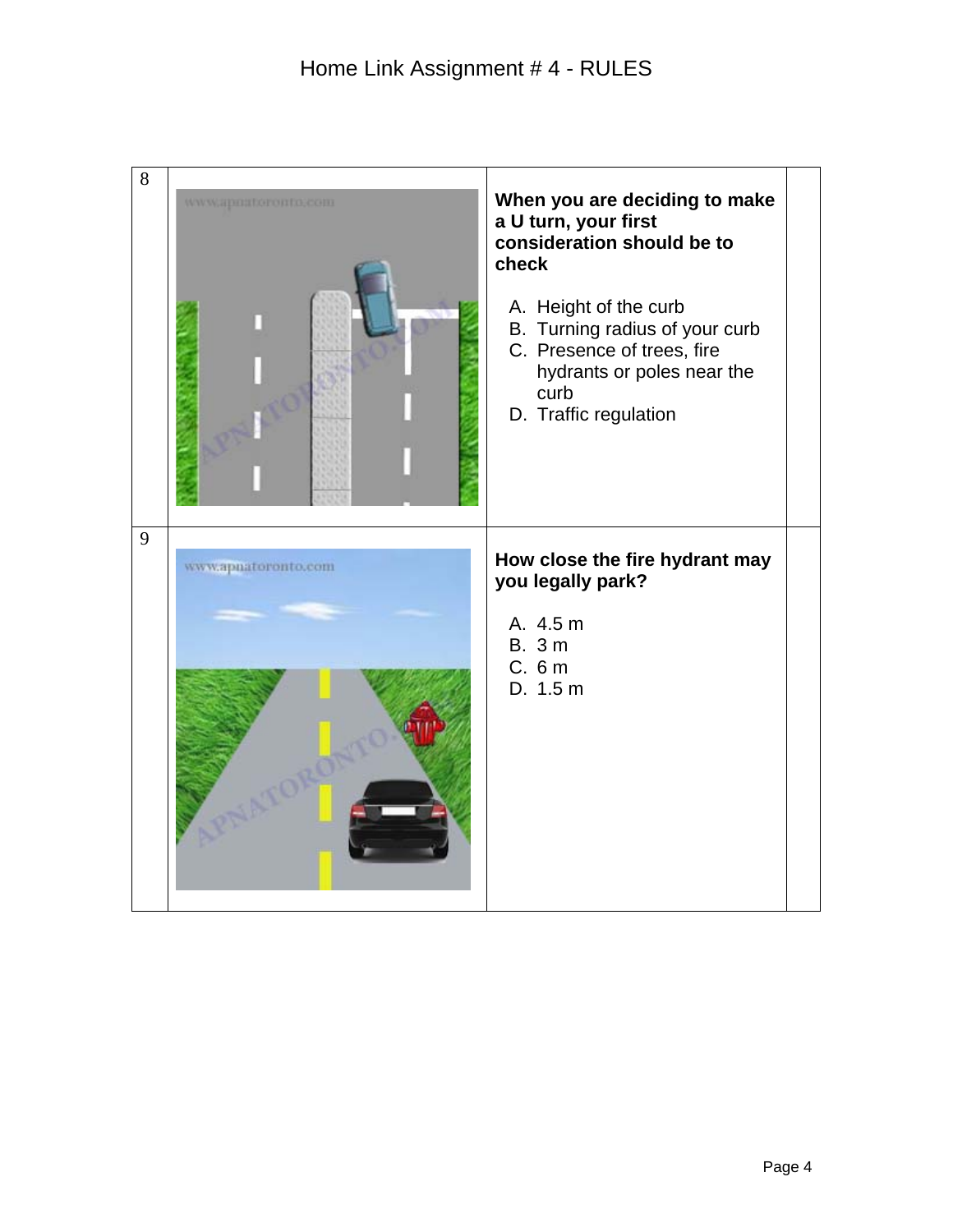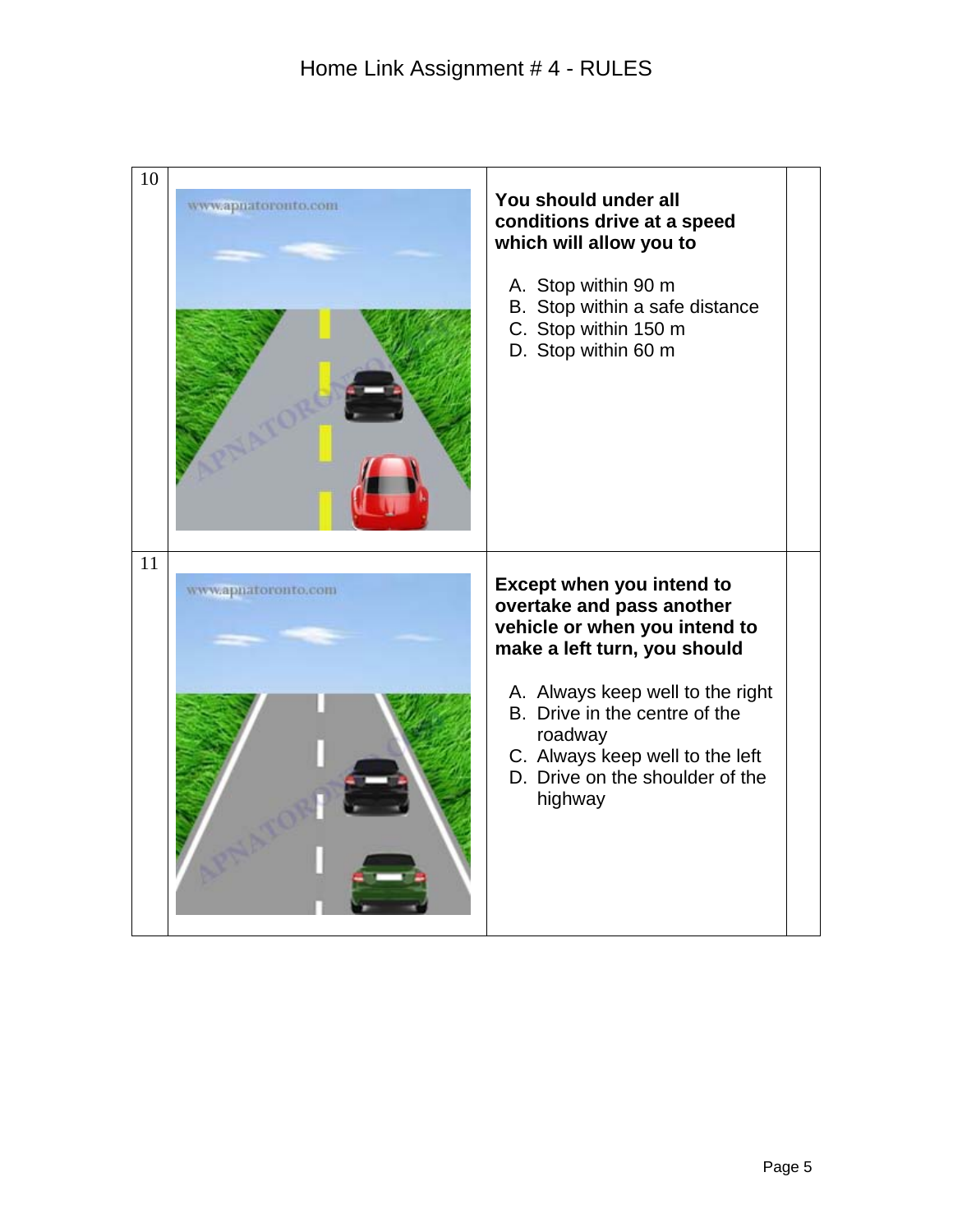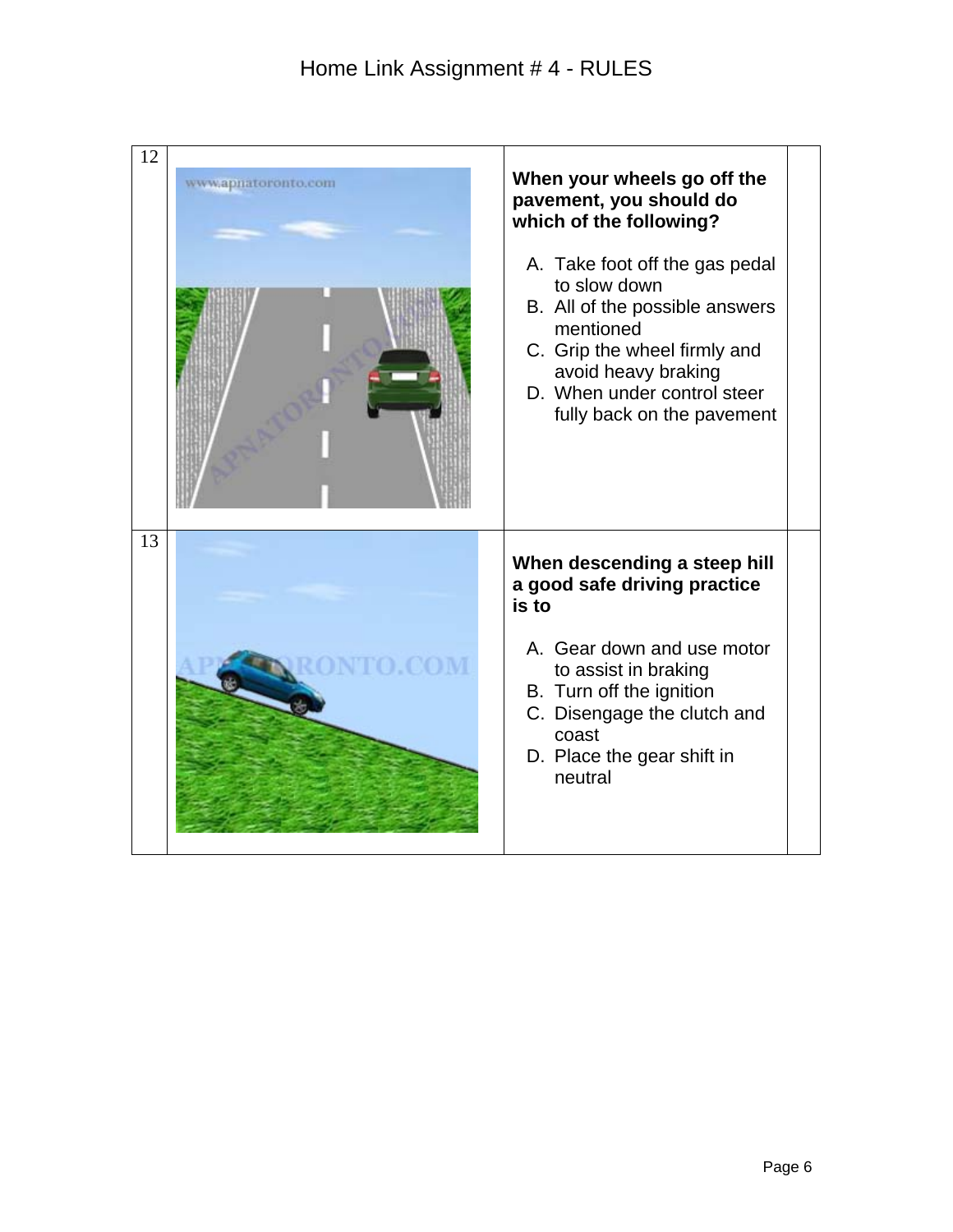| 14 |                     | Most automobile skids are<br>result of<br>A. Over-inflated tire<br>B. Driving too fast<br>C. Under-inflated tire<br>D. Snow or ice on the road                                                                                                                                                               |
|----|---------------------|--------------------------------------------------------------------------------------------------------------------------------------------------------------------------------------------------------------------------------------------------------------------------------------------------------------|
| 15 | www.apnatoronto.com | If your vehicle becomes<br>disabled on a 400-series<br>freeway, you should<br>A. Pull over, enable your<br>emergency flashers and<br>wait for help<br>B. Get out and walk to get<br>help<br>C. Get out and try to wave<br>highway traffic around<br>your vehicle<br>D. Blowing your horn and<br>ask for help |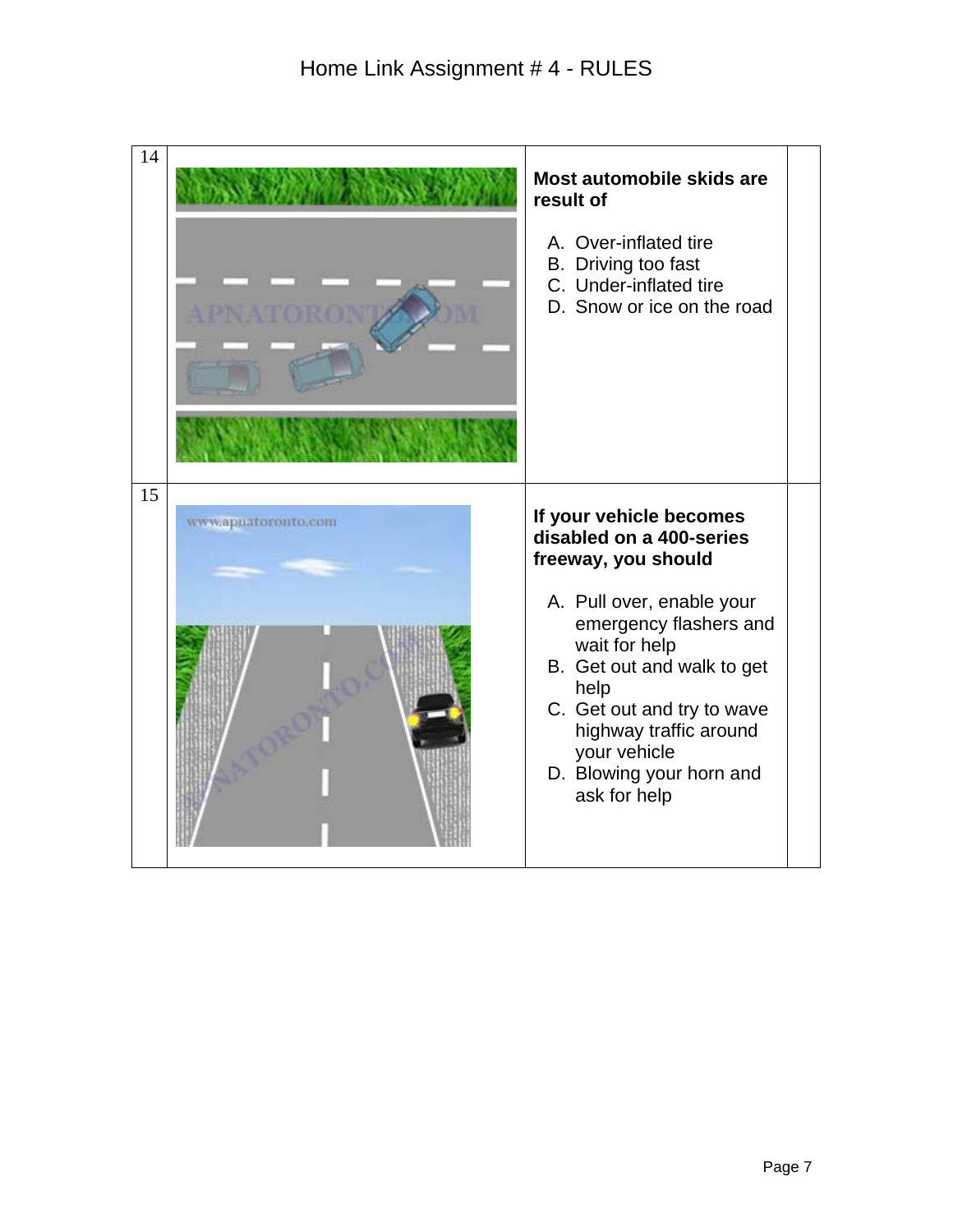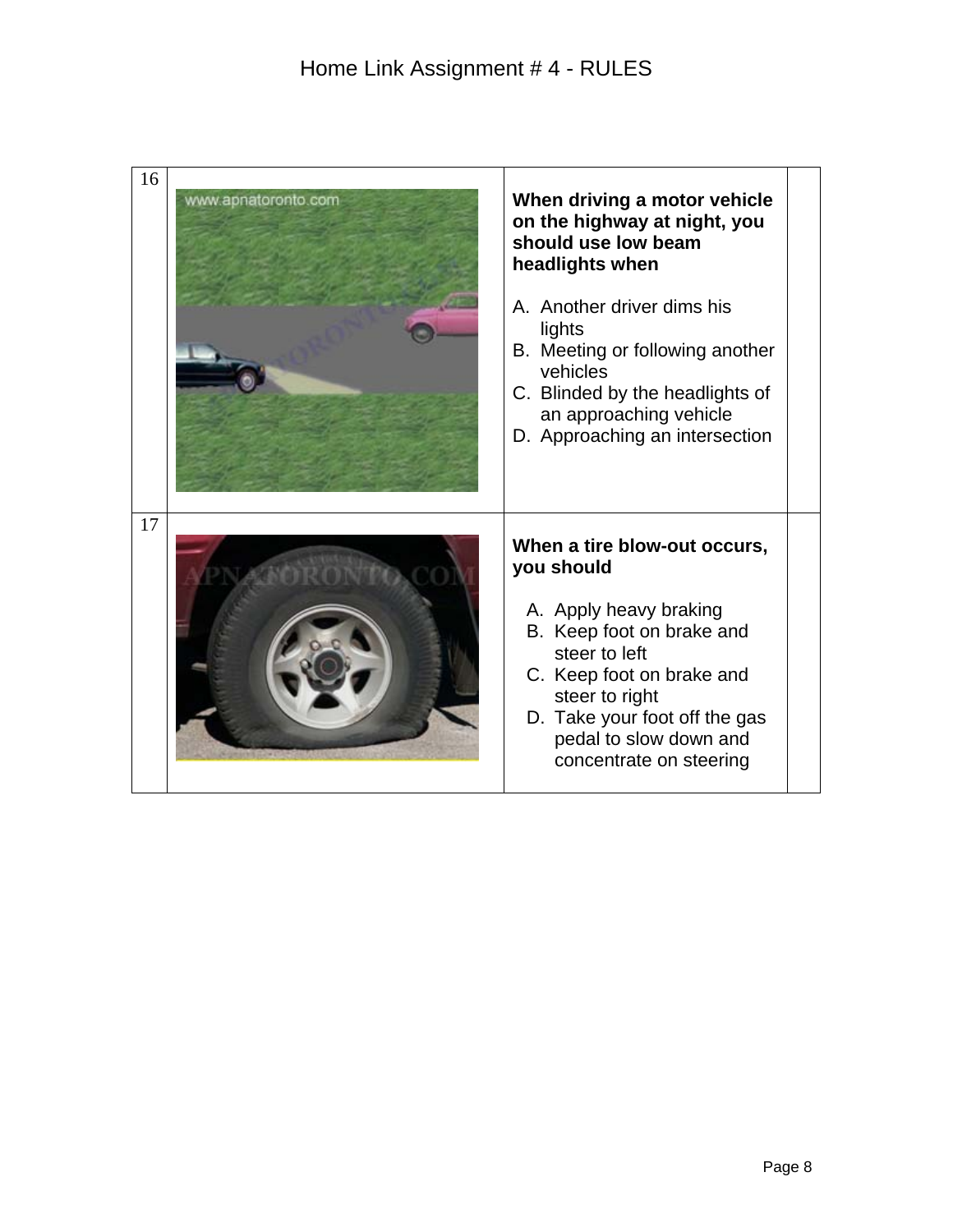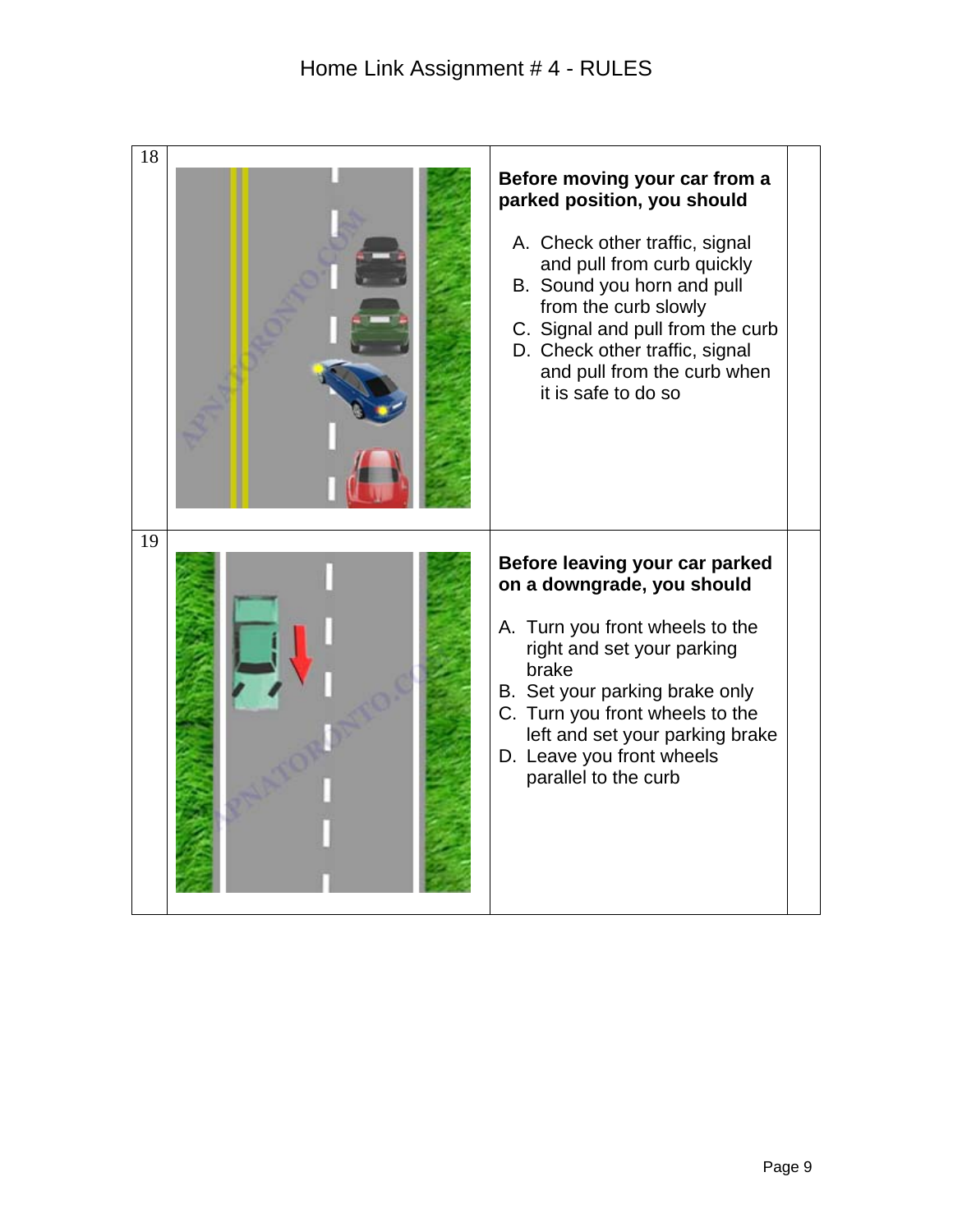| 20 |                     |                                                                                                                                                                                                                                                                                            |
|----|---------------------|--------------------------------------------------------------------------------------------------------------------------------------------------------------------------------------------------------------------------------------------------------------------------------------------|
|    |                     | The broken centre lane on a<br>roadway means you may<br>A. Pass only during day light<br>hours<br>B. Pass if the way is clear<br>C. Never pass<br>D. Pass at any time                                                                                                                      |
| 21 |                     | At night when you meet<br>another vehicle with blinding<br>bright light, the safest thing to<br>do is<br>A. Turn you lights on high beam<br>B. Look at the headlights of the<br>approaching vehicle<br>C. Open and shut your eyes<br>rapidly<br>D. Look slightly to the right hand<br>side |
| 22 | www.apnatoronto.com | Unless otherwise posted, the<br>maximum speed limit on the<br>highway outside of a city,<br>town, village or built-up area is<br>A. 100 km/h<br>B. 50 km/h<br>C. 60 km/h<br>D. 80 km/h                                                                                                     |